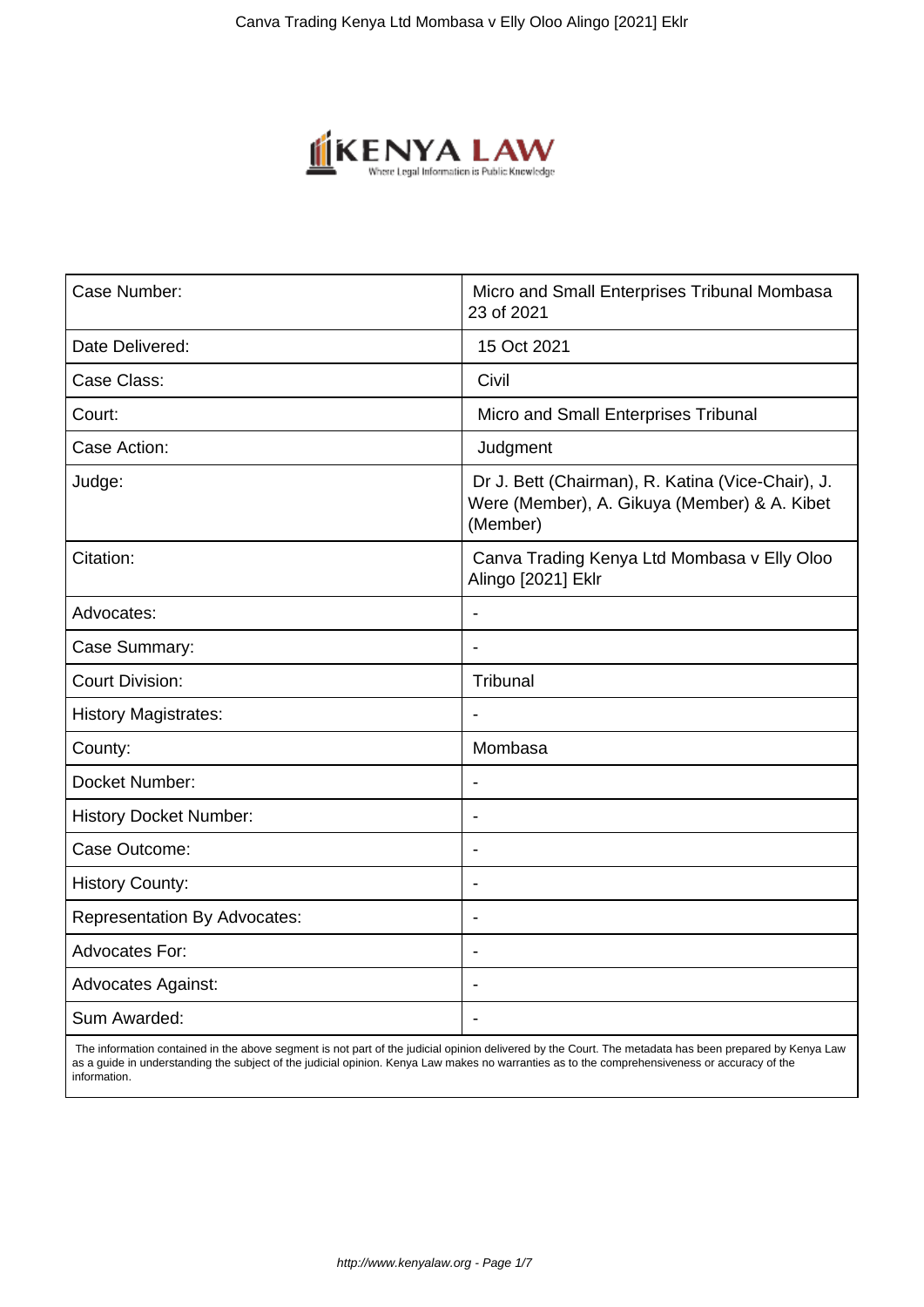# **REPUBLIC OF KENYA**

## **IN THE MICRO AND SMALL ENTERPRISES TRIBUNAL**

#### **MSET MOMBASA No. 23 OF 2021**

#### **CANVA TRADING KENYA LTD MOMBASA..........CLAIMANT**

**VS.**

**ELLY OLOO ALINGO.............................................................RESPONDENT**

#### **JUDGEMENT**

#### **INTRODUCTION**

**1.** This claim dated 15th June 2021, was filed at the Tribunal's registry in Mombasa Law courts. The Claimant, Canva Trading Kenya Limited Mombasa was represented by the Managing Director Ms Eunice Okal who described the Claimant as "a small & micro finance giving soft loans to small business to buy motorbikes for riders on hire purchase. The claim was for recovery of Ksh 40,000/= being the accumulated amount of loan, accrued interest and penalties, incurred by the Respondent who borrowed Ksh10,000/= and failed to re-pay.

**2.** The respondent is described as a businessman from Mombasa County.

**3.** The Cause came up ex-parte before the Tribunal on 30<sup>th</sup> July 2021 when the following directions were issued:

i. THAT the Claimant servers the claim and all the documents upon the Respondent by Friday  $6<sup>th</sup>$  August 2021.

ii. THAT the Respondent files and servers the Response within fourteen of service of claim and in any case by  $20<sup>th</sup>$  August 2021.

iii. THAT the claimant files and serves the reply to Response within seven days of service of the Response and in any case by  $27<sup>th</sup>$ August 2021.

iv. THAT the Cause be mentioned on  $31<sup>st</sup>$  August 2021 to confirm compliance and fix a hearing date.

**4.** The Cause was mentioned on 31<sup>st</sup> August 2021 when the Claimant confirmed that the Respondent was served with the claim and supporting documents on 3<sup>rd</sup> August 2021. The Respondent requested to be served by way of WhatsApp. The affidavit of service was filed accordingly. The Respondent was however not present during the mention. The Cause was slated for hearing on  $17<sup>th</sup>$ September 2021.

5. The Respondent did not file any Response nor appeared during the hearing. The matter had to proceed by way of formal proof as Tribunal was convinced that it was proper in the circumstances to allow the matter to proceed since the claimant had sufficiently demonstrated to the Tribunal that she had made every effort to duly serve the claim and all supporting documents upon the Respondent. The hearing notice was also served.

#### **THE CLAIMANT'S CASE**

6. The Claimant avers that the Respondent applied for a soft loan of **Ksh10,000/=**from the Claimant, the **Canva Trading Kenya Ltd** which was approved and disbursed on 6th March 2020. The Respondent was to repay by 7th April 2020.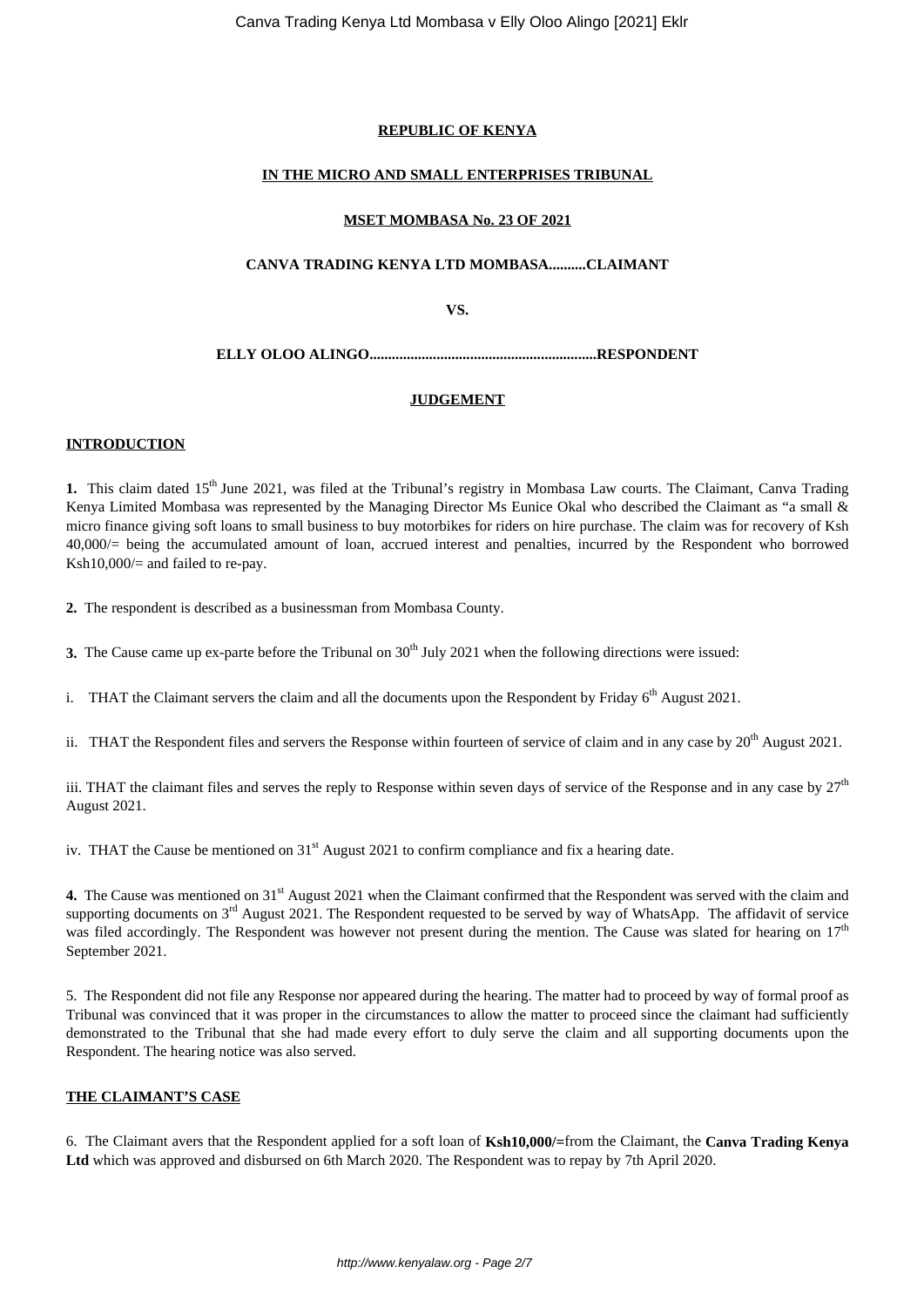7. In addition, the Claimant avers that the loan was disbursed to the Respondent subject to a charge of 20% interest per month for a period of one month. Further, that as at the time of filing this claim the Respondent had not repaid the loan as per the payment schedule, thus attracting interest and penalties to a tune of **Ksh 40,000/=.**

8. The Respondent deposited a title deed with the Claimant as security for the loan.

9. The Claimant was reluctant to dispose the land before seeking legal redress.

10. She finally submitted that the Claimant is entitled to costs of this Cause as it had incurred more expenses while trying to locate the Respondent to serve her with the claim.

#### **ISSUES FOR DETERMINATION**

11. Arising from the claim and the oral evidence at the formal proof hearing, the following issues presented themselves for the determination by this Tribunal;

a) Whether the Respondent was served with the claim.

b) Whether the Respondent obtained a loan of Ksh. 10,000/= from the Claimant.

c) Whether the 20% interest charged by the Claimant on the borrowed amount of **Ksh 10,000/=** for a period of one month was justified.

d) Whether the Claimant Canva Trading Kenya Limited-Mombasa was entitled to demand as it did the **Ksh40,000/=** being the principal sum, accrued interests and penalties charged on the borrowed principal sum of **Ksh10,000/=.**

e) Who bears the cost of this claim"

#### **DETERMINATION AND FINAL ORDERS**

#### **The right to be heard**

12. The first issue is whether the Respondent was granted the right to be heard. The Tribunal grappled with this issue as it is a Constitutional right for the Respondent to be accorded the right to be heard.

13. The Tribunal notes that the Claim was served upon the Respondent. Indeed, the Tribunal was informed that the Respondent requested to be served by way of WhatsApp. Further, the hearing notice was also served upon the Claimant. The Respondent however did not file the Response nor attended the hearing of the suit. No explanation was given for failure to file the Response. Further, no explanation was given for the failure to attend the hearing of this suit by the Respondent or his Representative.

14. The Tribunal heard from Ms Eunice that she had made numerous calls upon the Respondent. She told this Tribunal how she sought the assistance of the guarantor to urge the Respondent to file the Response and to attend the court on diverse dates when called upon all in vain.

15. The Tribunal underscores the right to be heard as was held by the Supreme Court of India in *Sangram Singh v Election TribunalKoteh***1955 AIR 425**thus:-

*"[T]here must be ever present to the mind the fact that our laws of procedure are grounded on a principle of natural justice which requires that men should not be condemned unheard, that decisions should not be reached behind their backs, that proceedings that affect their lives and property should not continue in their absence and that they should not be precluded from*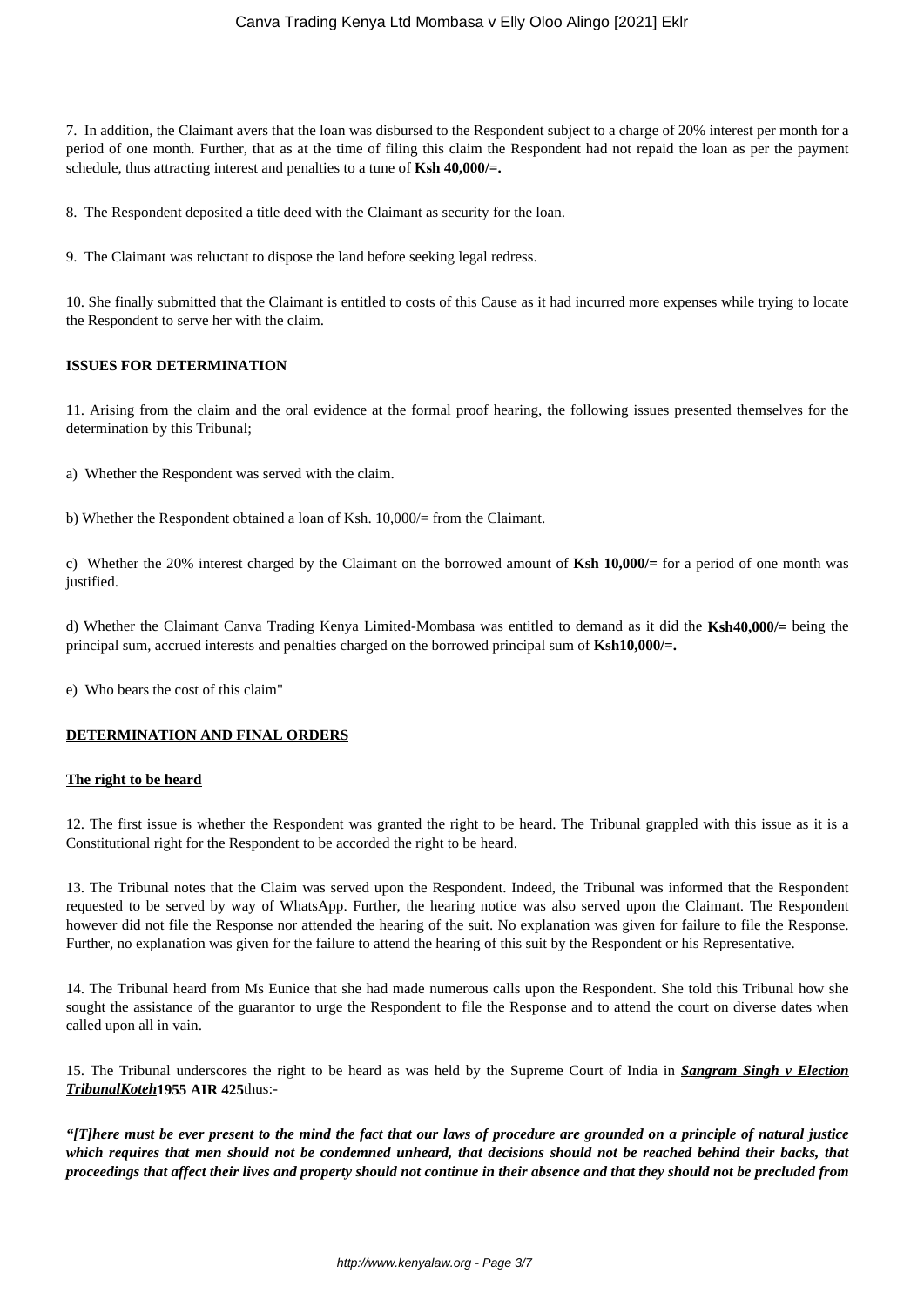## *participating in them. Of course, there must be exceptions and where they are clearly defined they must be given effect to. But taken by and large, and subject to that proviso, our laws of procedure should be construed, wherever that is reasonably possible, in the light of that principle."*

16. Every party in a case has a right to be heard and subsequently, that right should not be denied unless there are very good reasons for doing so. The Tribunal having considered the facts and prevailing circumstances set the suit for formal proof hearing on  $17<sup>th</sup>$ September 2021. The Tribunal was convinced that Respondent was served with the claim and was accorded reasonable time to file and serve the Response. It cannot therefore be said that the Respondent was denied the Constitutional right to be heard.

*17.* In allowing this suit to proceed to formal proof hearing, the Tribunal was also guided by the Constitutional principles of the right to be heard and the reasoning of the appellate court in *James Kanyiita Nderitu & Another [2016] eKLR*, where the Court of Appeal stated thus:

*"From the outset, it cannot be gainsaid that a distinction has always existed between a default judgement that is regularly entered and one which is irregularly entered. In a regular default judgement, the defendant will have been duly served with summons to enter appearance or to file defence, resulting in default judgment.*

**18.** This point is further emphasised by *Ojwang, J (as he then was) in Mungai –vs- Gachuhi and Another [2005] eKLR* c**ited** with approval in the case of **Signature Tours & Travel Limited -V- National Bank of Kenya Limited** [2017] eKLR **when he stated as follows:** 

"**a court decision stands as a final decision only when a proper hearing has taken place and the parties and those who ought to be enjoined as parties have been fully heard and their representations concluded, unless they elect to forgo the opportunity."**

19. The Tribunal is guided by the Constitutional principles of the right of a party to be heard while noting that this right should not create injustice and prejudice to others. Having found that there was proper service and that there was no justification for the failure to file the Response and attend the hearing of the suit, the Tribunal was convinced that it was proper and justifiable in the circumstances to allow the matter to proceed to formal proof on 17th September 2021.

#### **Loan advanced**

20. As to whether the Respondent obtained a Ksh. 10,000/= loan from the Claimant, the Claimant relied on a loan agreement dated 6th March2020. The agreement was signed by the Respondent on 6th March2020. Other terms of the contract including the 20% interest rate payable per month for a period of one month were set out. The form was marked in red ink "*approved 10,000/= and disbursed 10,000/=*." No evidence was presented to the contrary. We therefore find that the Claimant granted the Respondent a loan facility of Ksh. 10,000/=.

#### **Interest charged**

21. The Tribunal while considering the claim herein was concerned that the principal sum of Ksh.10,000/= advanced on 6th March 2020 had attracted interest and penalties to the tune of Ksh. 40,000/= in 15 months. In **Pius Kimaiyo Lagat v Co-operative Bank of Kenya Limited** [2017] eKLR, the Court of Appeal was confronted with a related challenge and ruled thus:

**"There is a perennial vexing nightmare for borrowers who take a relatively small loan from a lending institution, but few years down the line, the institution drops a bombshell of a demand for the immediate payment of a colossalsum, literally bankrupting the borrower, if not confining him/her to a hospital bed due to depression. The main bones of contention are invariably; uncertainty of lending terms and documentation, fluctuating rates of interest, penalty interest, default charges, interests on arrears, additional interest,commissions,bank charges,Bank statements or lack of them,among others which may or not have been part of the written contract"**

22. The loan agreement was signed by Respondent on 6th March 2020. It is believed the Respondent therefore received Ksh.  $10,000/=$ .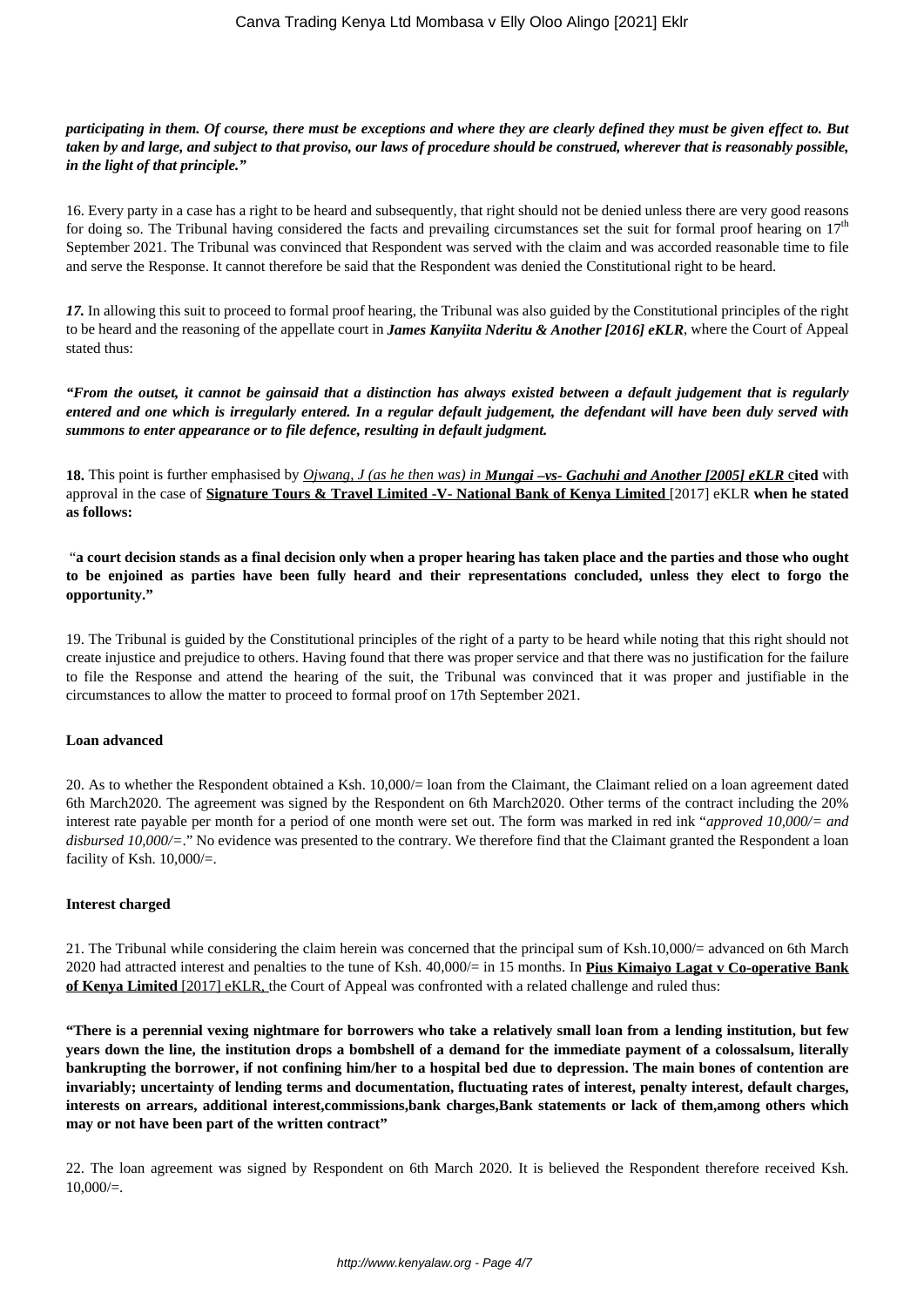23. Our reading of the agreement is that the Respondent was bound to pay 20% interest on the loan per month for a period of one month. However, on the face of the Loan agreement and Loan application, we are unable to find the time limit of the defaulting party's' interest rate accrual. We also take note that the interest on the principal sum has increased exponentially and stood at Ksh.  $40,000/$  against the principal sum of Ksh.  $10,000/$  = in 15 months.

24. The Tribunal notes that whereas it *is not for the court to rewrite a contract for the parties*, where a contract between parties is exploitative, courts have not been shy to interfere as held by the Court of Appeal in the case of **National Bank of Kenya Ltd Vs.Pipe plastic Sankolit (K)Ltd Civil Appeal No.95 of 1999.** The court held as follows:

**"a court of law cannot rewrite a contract with regard to interest as parties are bound by the terms of their contract. Nevertheless, courts have never been shy to interfere with or refuse to enforce contracts which are unconscionable, unfair or oppressive due to procedural abuse...."**

25. We hold the view that whereas the parties are bound by their agreements and terms thereto, such terms should apply in accordance with the law and where it is determined to be unfair, unconscionable and oppressive, we should not hesitate to re-state the law so as to protect the interest of the parties and by extension advance the public interest.

26. We therefore find that the interest chargeable without clarity on time limit upon the determination that the loan is nonperforming is unmerited. In the case of **Danson Muriuki Kihara-v-Amos Kuthua Gatungo (2012) eKLR,** the court addressed a related issue thus:-

**"the plaintiff/appellant filed a claim for Ksh.40,000/=plus interest at 50% per month. The matter proceeded to full hearing and the learned trial magistrate entered judgement for Ksh 40,000/= plus cost and interests at court rates. Theappellant appealed against the Judgement on ground that the interest payable was reduced from 50% per month to court rates. The court held that the interest rate of 50% was unconscionableand upheld the decision of allowing interest at Court rates."**

27. Thus, clearly showing that the Court can interfere even where parties have agreed on a rate of interest as long as it is shown that the rate is illegal, unconscionable or oppressive. We therefore find that the parties were at liberty to agree on the interest rate chargeable for a determinable period of time and that once the loan is non performing, it shall be subject to the limitations set out under the *in duplum rule.* 

#### **Amount due and interest payable**

28. As regards the third issue, the Tribunal was concerned by the finding that theRespondent's debt rose exponentially from the principal sum of **Ksh10,000/=** to the current **Ksh40,000/=**before this claim was filed.

29. It was apparent that the Claimant demanded more than 2 times the principal amount borrowed by the Respondent.

30. Therefore, in order to make a just determination of this issue, the Tribunal had to rely on the principles of lending by financial institutions drawn from Section 44A of the Banking Act which provides statutory application of the *Induplum rule.* For clarity, we cite the Court of Appeal in **Kenya Hotels Ltd Vs. Oriental Commercial Bank Ltd (Formerly Known as Delphis Bank Limited) (2019)** eKLR,which stated that the rule is to the effect that interest ceases to accumulate upon any amount of loan owing once the accrued interest equals the amount of loan advanced....''

31. It was observed by the Court of Appeal that the principle of *Induplum* has been applied by the courts with reasonable degree of consistency citing the following cases;

#### **1) Lee G. MuthogaV.Habib Zurich Finance (K) Limited (2016)**

2) **Mwambeja Ranching Company limited & another V.Kenya National Capital Corporation (2019)eKLR**, just to cite a few where the In duplum rule has been invoked.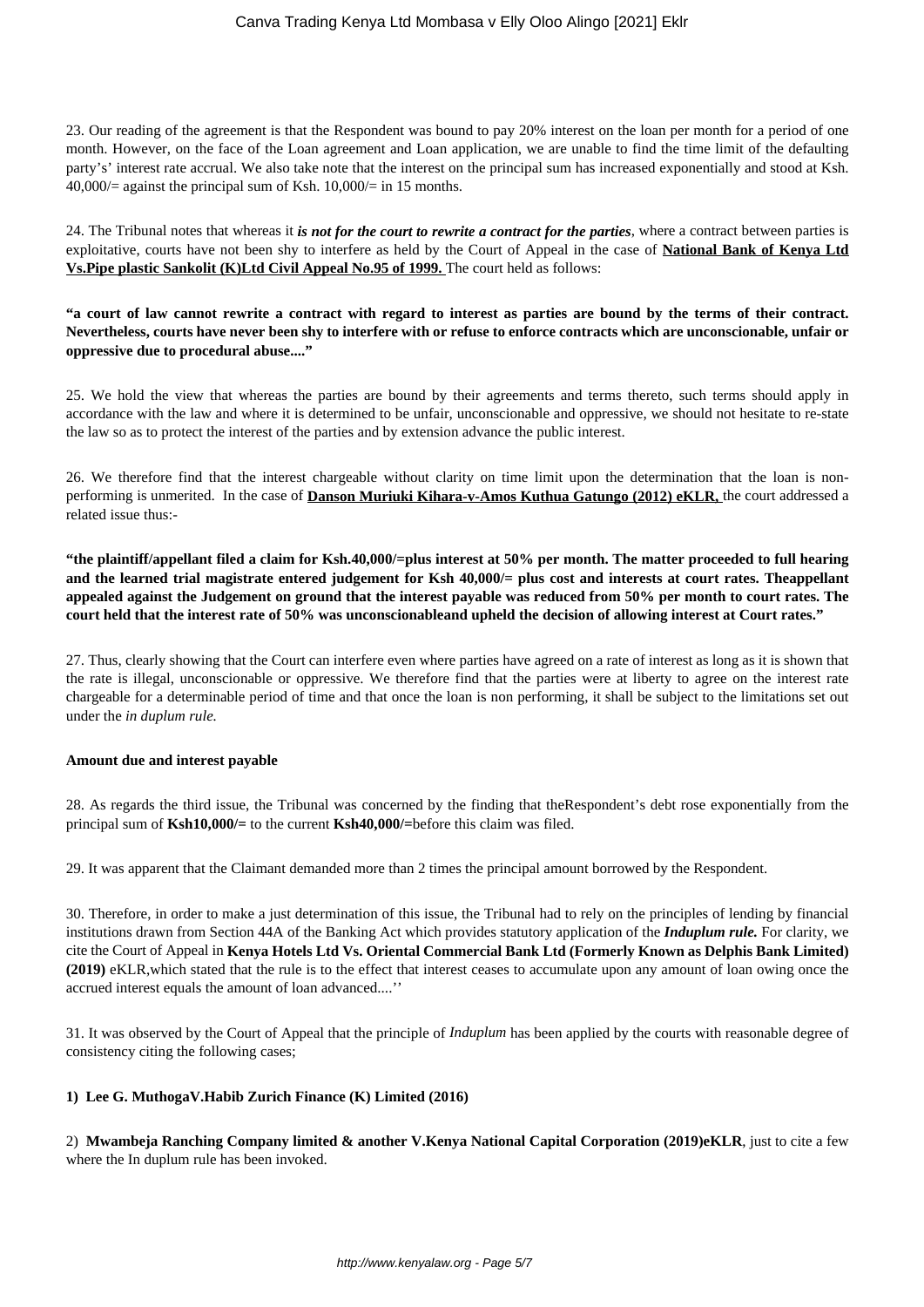**32.** Similarly, in the most recent case, the Court of Appeal in **Housing Finance Company of Kenya Limited v ScholarsticaNyaguthii Muturi & Another [2020] e KLR reiterated the application of the rule thus:** 

**"As we have shown section 44A of the Banking Act came into force on the 1st May, 2007. That provision of law sets up the maximum amount of money a banking institution that grants a loan to a borrower may recover on the original loan. The banking institution is limited in what it may recover from a debtor with respect to a non performing loan and the maximum recoverable amount is defined as follows in section 44A(2):***"***The maximum amount referred in subsection (1) is the sum of the following –**

a) **The principal owing when the loan becomes non -performing;**

b) **Interest, in accordance with the contract between the debtor and the institution, not exceeding the principal owing when the loan becomes non- performing; and**

**c) Expenses incurred in the recovery of any amounts owed by the debtor.**

**By that provision if a loan becomes non -performing and the debtor resumes payment on the loan and then the loan becomes non performing again the limitation under the said paragraphs shall be determined with respect to the time the loan last became non performing."**

33. The rationale for this rule is therefore to safeguard the interests of the parties against any form of injustice, oppression or exploitation as they perform their contractual obligations. Despite their right to freely contract, they must at all material times put themselves into an inquiry on the existence and the potential application of the rule.

34. An analysis of the foregoing rule and its safeguards, leads the Tribunal to make a determination of this claim guided by the provisions of S.44A of the Banking Act which sets the maximum amount of money a banking institution that grants a loan to the borrower. The Claimants by their own description consider themselves small and micro finance institution, we are of the considered view that the Claimant herein should also abide by the *Induplum* rule as required of any financial institution.

35. This Tribunal is therefore persuaded that the Claimant is not entitled to the ksh.40,000/= since this amount is more than double the principal amount it disbursed to the Respondent. The Tribunal is equally persuaded that the 20% interest rate chargeable is only applicable for a determinable period subject to the *in duplum* rule set out above.

#### **Costs**

36. On the issue of costs, the Tribunal notes that the Claimant has encountered considerable cost in sustaining this claim. We find that it is fair and just to award costs to the Claimant.

#### **Orders**

37. Flowing from the findings, we find that in the interest of justice, the Respondent should pay the Claimant:-

- a) Principal sum of Ksh. 10,000/=
- b) Interest on (a) above of Ksh.  $10,000/$ =
- c) Costs of the suit of Ksh 10,000/=

Those then are the Orders of the Tribunal.